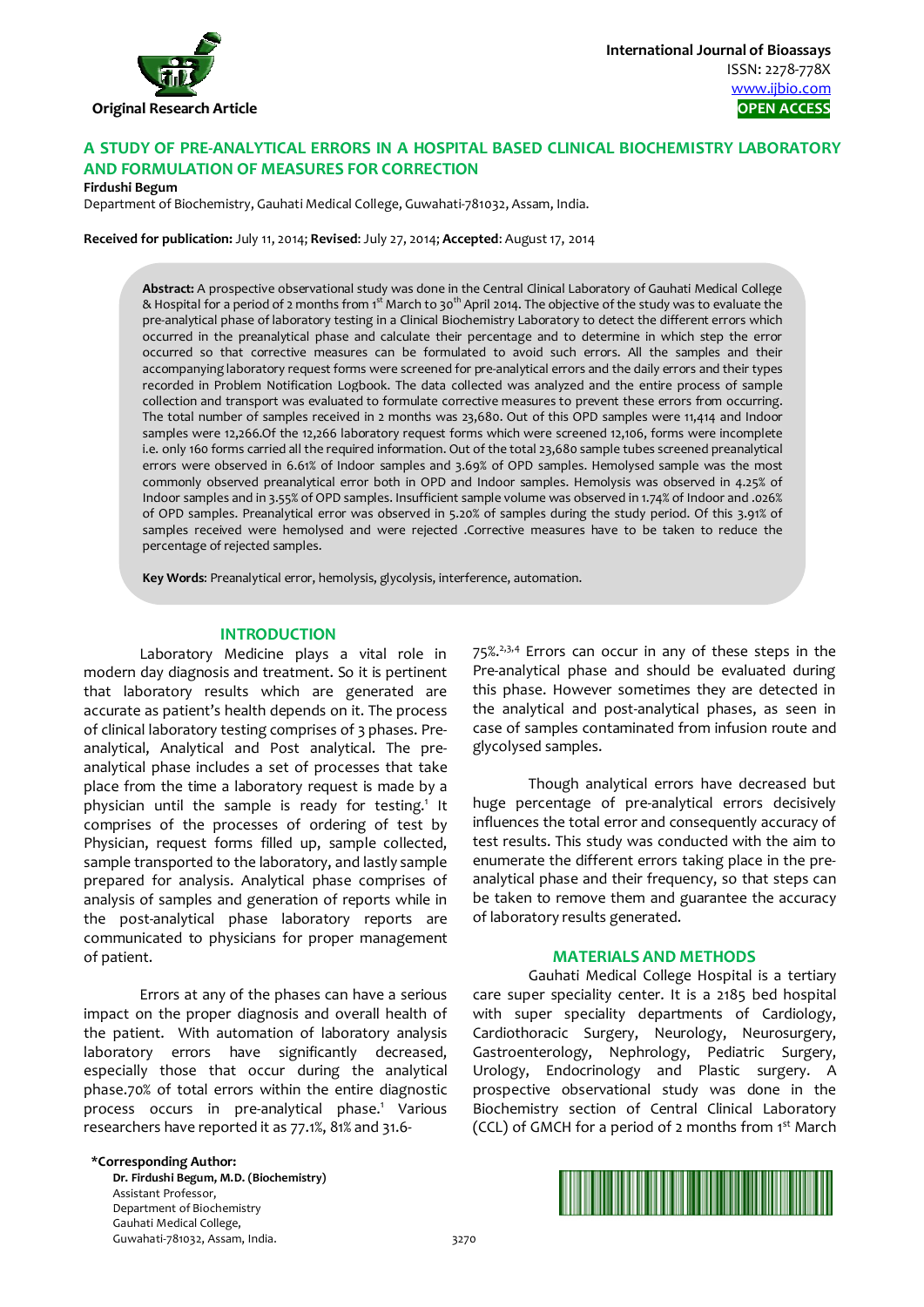to 30<sup>th</sup> April 2014. In CCL-Biochemistry, GMCH we have a Vitros 5600 Integrated System, and the tests done are routine biochemical tests, HbA1C, Thyroid profile, PSA and Iron Profile. Samples are collected in clotted vial for all the tests and in EDTA vial for HbA1c.The laboratory participates in 2 External Quality Assurance Programs for evaluation of the analytical phase of laboratory testing. Presuming that errors mainly occur in the pre-analytical phase this study was conducted with the following objectives:

- 1. To detect the different errors which occurred in the pre-analytical phase and calculate their percentage.
- 2. To determine in which step the error occurred so that corrective measures can be formulated to avoid such errors and entire process of patient identification, sample collection and transport can be made error free.

All the samples and their accompanying laboratory request forms were screened for preanalytical errors and the daily errors and their types recorded in Problem Notification Logbook.

Laboratory request forms of indoor samples were screened for :

- (1) Patient Information: (a) *Name (b) Age (c) Sex (d) Hospital number (e) Location*
- (2) Clinical Information:
- (3) Sample Information: (a) *Nature of the sample (b) Date and Time of collection.*

OPD Samples were accompanied by computer generated request forms which carried only patient information and tests request.

All the OPD and Indoor samples were screened for the following pre-analytical variables:

- Wrong / Absent number on samples/missing samples
- Hemolysed Sample.
- Insufficient sample volume.
- Clotted sample in EDTA tube.
- Sample collected in inappropriate container.

## **RESULTS**

The total number of samples received in 2 months was 23,680 Of this OPD samples were 11,414 and Indoor samples were 12,266. Of the 12,266 laboratory request forms which were screened 12,106, forms were incomplete ie. only 160 forms carried all the required information. Table 1 shows the different parameters and their percentage which were absent in the laboratory request forms.

**Table 1:** Absence of parameters on laboratory request forms

| Prefixed criteria           | <b>Number</b> | Percentage |
|-----------------------------|---------------|------------|
| <b>Patient information:</b> |               |            |
| Name                        | O             | O          |
| Age                         | 758           | 6.18       |
| Gender                      | 754           | 6.15       |
| Location                    | 233           | 1.90       |
| Hospital no.                | 11            | 0۹.        |
| Clinical information:       | 7696          | 62.74      |
| Sample information:         |               |            |
| Nature of sample            | 1670          | 13.61      |
| Date of collection          | 991           | 8.08       |
| Time of collection          | 8605          | 70.15      |
|                             |               |            |

Out of the total 23,680 sample tubes screened pre-analytical errors were observed in 1,232 samples i.e 5.20 %.The error percentage was slightly high in the month of March (6.05%) as compared to April (4.25%). This difference in error rate was because of increased number of hemolysed samples received from the OPD in that month. Pre-analytical error was observed in 811 indoor samples  $(6.61 \text{ %})$  and in 421 OPD samples $(3.69 \text{ %})$ . The total error percentage is shown in table 2 and distribution of different types of error and their percentage are shown in Table 3.

**Table 2:** Total pre-analytical Errors and their percentage

| <b>Data Collection Period</b>       | March  | April  | Total    |
|-------------------------------------|--------|--------|----------|
| Number of samples                   | 12,562 | 11,118 | 23680    |
| Number of Tests                     | 62,008 | 54,930 | 1,16,938 |
| Number of Pre-analytical Errors     | 760    | 472    | 1,232    |
| Percentage of Pre-analytical Errors | 6.05   | 4.25   | 5.20     |



**Figure 1:** Shows the distribution of pre-analytical errors in the month of March and April in OPD and Indoor samples.

In the month of March total Indoor samples received was 6656 and errors were detected in 440 samples (6.61%). 5906 OPD samples were received and errors were detected in 320 samples (5.42%). In the month of April total indoor samples received was 5610 and errors were detected in 371 samples (6.61%). 5508 OPD samples were received in April and errors in 101 samples were detected (1.83%).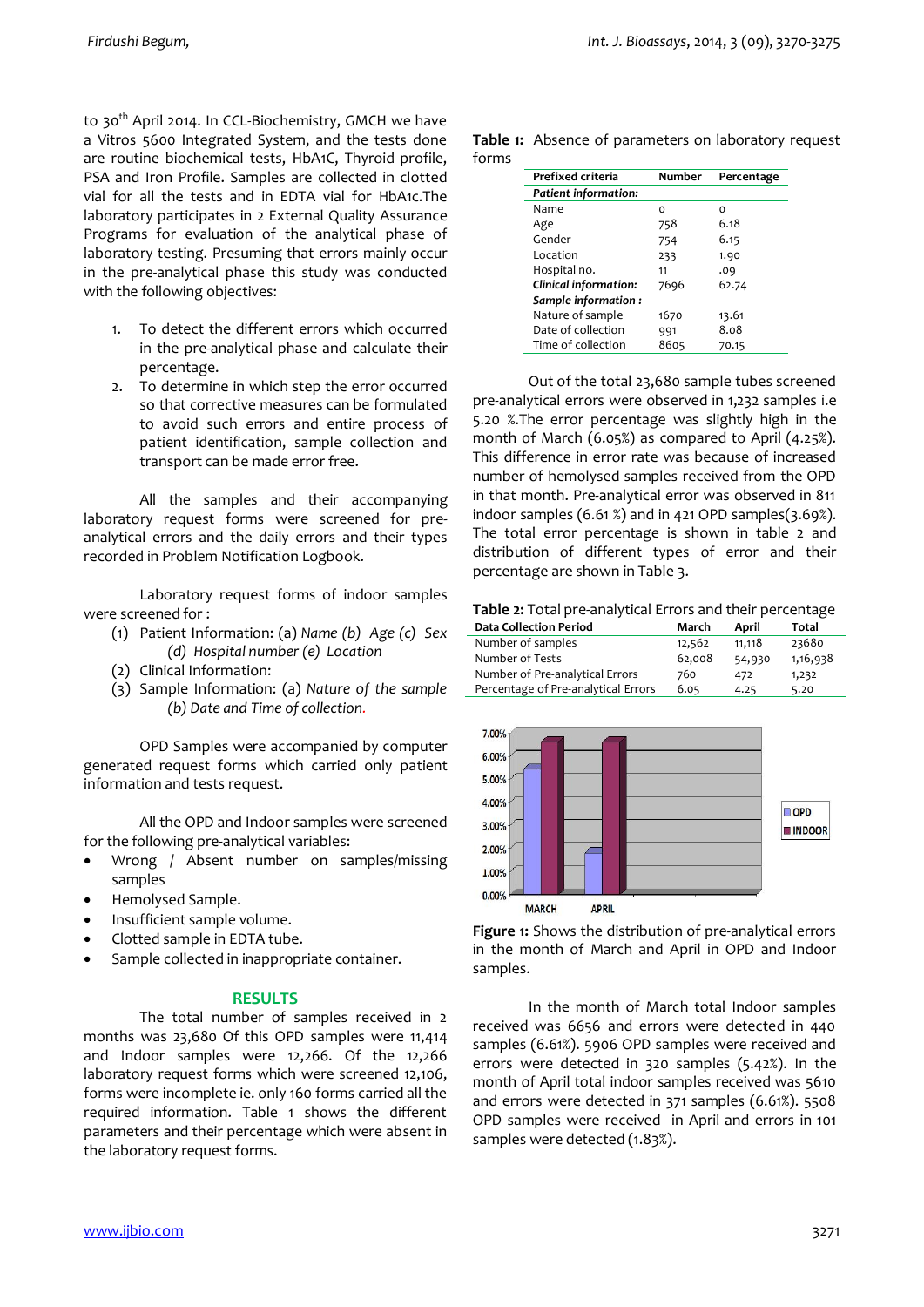| Table 3 : Distribution of Pre-analytical Errors at various levels |            |        |  |
|-------------------------------------------------------------------|------------|--------|--|
| of sample collection and transport :                              |            |        |  |
|                                                                   | <b>OPD</b> | Indoor |  |
| Tatal complex                                                     |            |        |  |

|                                                    | 11,414        |             | 12,266 |      |
|----------------------------------------------------|---------------|-------------|--------|------|
| Total samples                                      |               |             |        |      |
| Pre-analytical Error                               | <b>Number</b> | $\%$        | Number | $\%$ |
| Sample collected in inappropriate container        |               | .009        | 6      | .05  |
| Delay in sample transport                          | 0             | 0           | 22     | 0.18 |
| Wrong numbering of sample / sample not<br>received | 12            | 0.11        | 39     | 0.32 |
| Hemolysed sample                                   | 405           | 3.55        | 521    | 4.25 |
| Insufficient volume                                | 3             | .026        | 213    | 1.74 |
| Clotted sample                                     | $\Omega$      | $\mathbf 0$ | 5      | .04  |
| Contamination from infusion route                  | 0             | 0           | 5      | .04  |
| <b>Total Errors</b>                                | 421           | 3.69        | 811    | 6.61 |

Hemolysed sample was the most commonly observed preanalytical error both in OPD and Indoor samples. Hemolysis was observed in 4.25% of Indoor samples and in 3.55% of OPD samples. Insufficient sample volume was observed in 1.74% of Indoor and .026% of OPD samples.





Total errors detected were 1232. The most common error was hemolysed sample. A total of 926 hemolysed samples were received in the 2 months period of study making up 75.16% of the errors. The next commonly encountered error was of insufficient sample volume, which was 17.53%of the errors. Other errors contributed 7.31%, of which sample in inappropriate container was 0.57%, delay in sample transport was 1.79%, wrong numbering and sample not received was 4.14%, clotted sample was 0.41% and contamination from infusion route was 0.41%.

## **DISCUSSION**

Laboratory errors have significantly decreased in the last 4 decades. With advances in technology like automation, analytical errors have decreased considerably and now most of the errors occur in the pre-analytical phase. The magnitude of the effect of these errors on patient care is not negligible since information provided by clinical laboratories affects up to 60-70% of clinical decisions.<sup>1</sup> Therefore it is the duty on the part of the people working in a laboratory to ensure that report generation is prompt and precise.

 In this study on examining the laboratory request forms accompanying the indoor samples it was found that 98.70% of forms did not carry all the required information regarding the patient and the sample. Only 1.30% forms carried all the required information. This may be due to excessive patient load and also lack of awareness of the medical staff regarding the importance of the required information in proper processing of samples and dispatch of reports.

The name of the patient was recorded in all the forms whereas their age was not mentioned in 6.18%, sex in 6.15%, hospital number in .09% and location in 1.90% of forms. Recording the age and sex of the patient in the laboratory request form is important for correct interpretation of results, as the reference range of the tests are different for different age groups and sex. These data about the individual characteristics of the patient like age, gender, physiological conditions like pregnancy, menopause, medications, suspected diagnosis are necessary to avoid unnecessary repetition of tests in case of incongruent results that cannot be evaluated due to lack of information. Mentioning the location of the patient helps in correspondence if a fresh sample is required, in case the sample provided is inadequate in terms of either quality or quantity and also for prompt delivery of reports.

Clinical details were not written or ineligible in 62.74% of forms. A brief clinical note accompanying the sample greatly helps the biochemist in reporting results as the biochemist can then correlate any critical results with the clinical note and give correct reports. A similar study done by Nutt et al, reported that the details of diagnosis was not indicated in 19.1% whereas in 80.9% where diagnosis was mentioned, 37.3 % were in abbreviated forms.<sup>5</sup>

As regards to sample details nature of the sample was not mentioned in 13.61% of samples, date in 8.08% and time of sample collection in 70.15% of samples. Failure to mention the nature of the sample had resulted in difficulty in analyzing samples mainly in cases of CSF samples where it is confused with other body fluids. One of the most important detail required in the analysis of a sample is the time when the sample has been collected. This important information for precise reporting was the most neglected. Since most of the samples require glucose test to be done and sample is collected in clot vials, mention of the time becomes even more important. Glycolysis decreases serum glucose by approximately 5% to 7% per hour (5-10 mg/dl/hr) in normal uncentrifuged coagulated blood at RT. Many constituents of body fluids exhibit cyclical or circadian variations. Throughout the day hormones are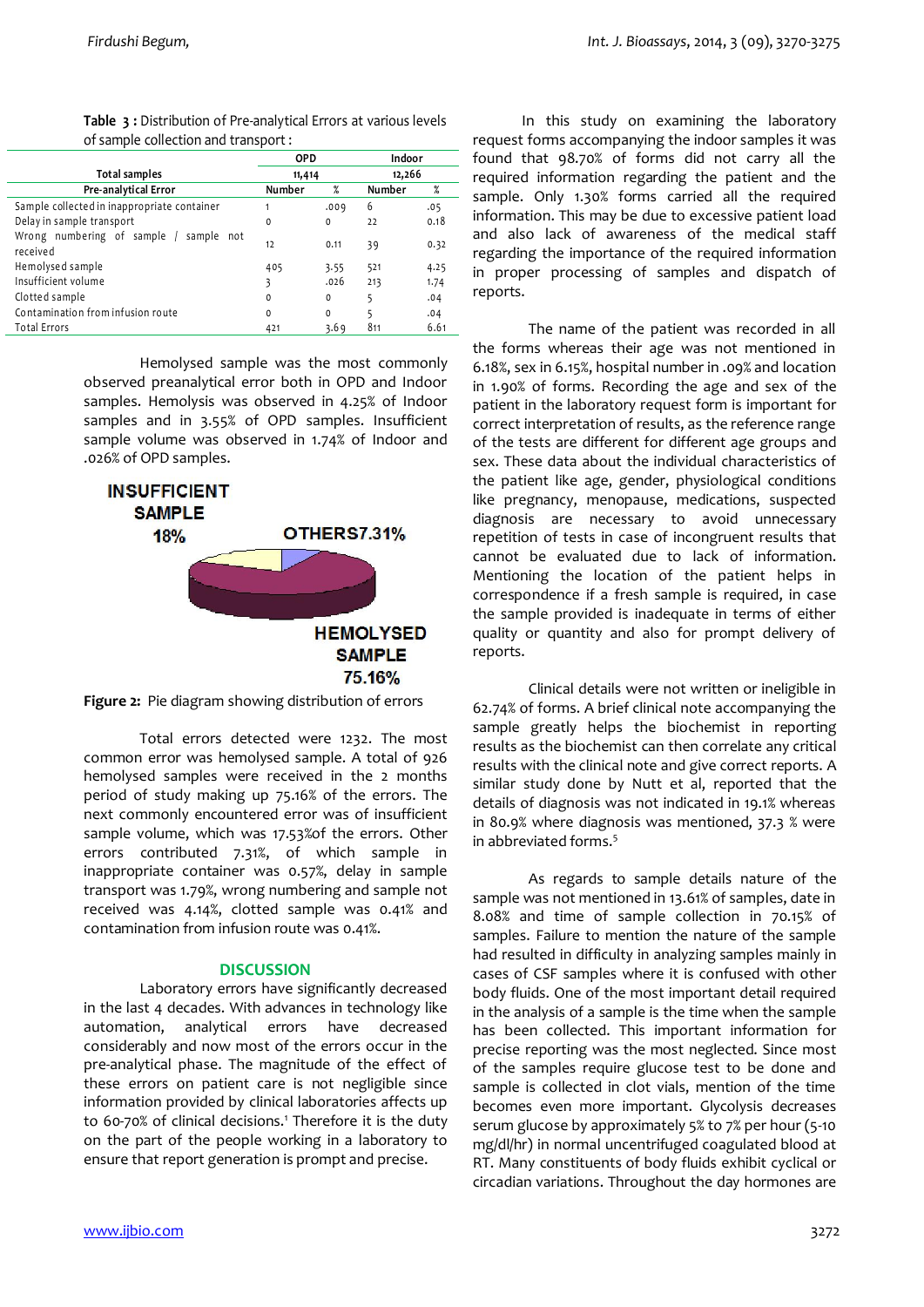secreted in bursts and this fact coupled with the cyclical variation makes proper interpretation of their serum concentration difficult. Serum TSH is at its maximum between 0200 and 0400 hours and its minimum between 1800 and 2200 hours. The variation in amount is about 50%. Plasma insulin is higher in the morning than later in the day, so GTT administered in the afternoon gives a higher glucose value than when the test is done early in the day.<sup>6</sup>

The percentage of glycolysed samples was found to be 0.18%. Glycolysis was suspected when glucose was below the reportable range (<20mg/dl). On enquiry it was found that there was a gap of 4-6 hours between collection of samples and their reaching the laboratory. In some cases samples reached the laboratory the next day of sample collection. This may be because of patient's inability to pay for the test or no attendant available to carry it to the collection centre. The guidelines published by the National Committee for Clinical Laboratory Standards(NCCLS) H5-A3 in 1994 recommend a maximum of 2 hours for transport of blood samples at a temperature range of 10-22 $^{\circ}$ C.<sup>1</sup>

In such samples where considerable time has elapsed between collection and serum separation, other parameters are also affected like potassium (k<sup>+</sup>). Glycolysis causes an intracellular shift of  $k^*$  and false low values. The effect is however biphasic, as after the glucose substrate is exhausted  $k^+$  leaks out from the cells and causes a rise in k<sup>+</sup> concentration.<sup>6</sup>

Most pre-analytical errors occur during the sampling process: upto 60% of these errors are attributable to the sample (Lipp *et al.,* 2006a)7 . A retrospective analysis (2001-2005) of results obtained through the Spanish Society of Clinical Chemistry (SECQ) Quality Assessment Program for the pre analytical phase found that the most common preanalytical error was "sample not received", followed by "hemolysed samples". $8$  In this study screening of both OPD and Indoor samples put forward an error rate of 5.20%, with the indoor samples accounting for a slightly higher 6.61% and OPD samples 3.69%. Hemolysis was the most common error detected both in OPD and Indoor samples. 3.91% of the samples were detected to be hemolysed and were rejected. Hemolysis was slightly higher in Indoor samples (4.25%) as compared to OPD samples (3.55%). In a study by Jay and colleagues the majority of hemolysed samples (>95%) could be attributed to in-vitro processes resulting from incorrect sampling procedure or transport.9 In OPD systematic blood collection techniques are practiced by trained technicians, but since technician students were engaged for blood collection the percentage of hemolysis was raised in OPD patients. In indoor wards

correct procedure is not followed in sample collection and transportation, thereby raising the percentage of hemolysis in Indoor samples. In a similar study conducted in G.B. Pant Hospital, pre-analytical error was observed in 1.9% of Indoor samples, with hemolysis accounting for 1.1% of the errors. The error rate was slightly less in OPD samples, 1.2% and 0.2% of the samples were hemolysed.<sup>10</sup> The external quality control programs for pre-analytical quality organized by CAP have found that hemolysed samples are the most commonly observed errors(Jones *et al.*, 1997).<sup>11</sup>

The next most common pre-analytical error, (0.91%), observed in mainly the Indoor samples (1.74%) was insufficient sample volume. Only 3 OPD sample volumes were inadequate while in case of indoor samples it was 213. Majority of these samples were received from NICU and Pediatric wards. This may be attributed to the fact that it is difficult to collect blood samples in pediatric patients. Lippi and his fellow members reported insufficient specimen quantity and quality accounting for over 60% of pre-analytical errors.7

Sample identification error was noted in 0.22% of samples. 12 OPD samples and 39 Indoor samples were either wrongly numbered, not numbered or were not received in the laboratory. This process of receiving and numbering of samples is done manually and due to the heavy load of samples such human errors take place.

A total of seven samples with request for routine biochemistry tests were received in EDTA vials, an inappropriate container in this case as serum or heparinised plasma is the specimen advised to be used in the auto analyzer. Five Indoor samples for HbA1C test was found to be clotted in EDTA vials. This was due to improper mixing of the blood sample with the anticoagulant present in the tube. Five numbers of Indoor samples which were received were suspected to be contaminated from infusion route (i.e. collected from intravenous line). Doubt was raised on analysis of the reports. In all the cases new samples were collected and the tests repeated, the results of which confirmed our doubt.

Interferences in samples was evidenced both in pre analytical process (visual observation of hemolysis, lipemia, high viscosity, bilirubin), analytical (quantification of hemolysis, turbidity, bilirubin), and post analytical phases (aberrant and unexpected results).

The processes that comprise the pre analytical phase of clinical laboratory testing are manually done. Heavy work load and lack of adequate training and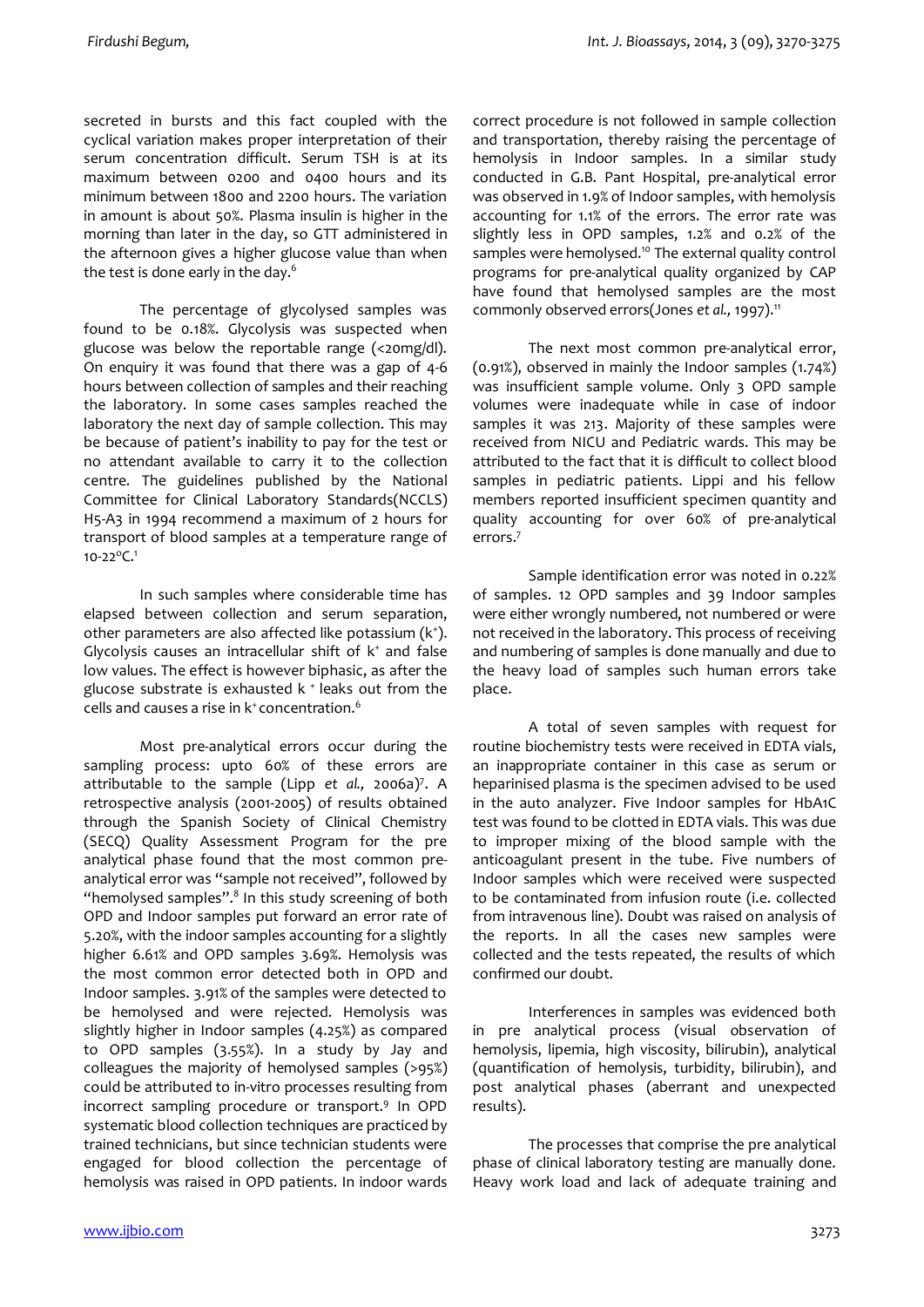awareness often results in high percentage of errors in this phase.

A knowledge of the scheme of events taking place in the pre analytical phase will help in the analysis of pre analytical errors, its cause and remedial measures.

## **For Indoor patients:**

**Step 1:** Physicians request for tests. **Step 2:** Laboratory request forms written.

**Corrective Measure:** Awareness should be created among Doctors and Nursing staff regarding the importance of providing all the required information about the patient, clinical state, and sample information.

**Step 3:** Sample collected.

**Corrective Measure:** (a) Collection of samples by trained Phlebotomist. (b) Continuing education of Phlebotomist and medical staff and students on the correct procedure of blood collection, correct sample volume, proper mixing with anticoagulants.

> **Step 4:** Sample handed to patient's attendant for payment and transporting the sample to collection centre.

**Corrective Measure**: (a) Payment for test should be made prior to sample collection. (b) Sample transported by laboratory staff.

> **Step 5:** Sample received and numbered at collection centre.

**Corrective Measure**: Setting up floor wise collection centres to reduce the load.

> **Step 6:** Sample carried from collection centre to laboratory.

# **For OPD patients:**

**Step 1:** Physicians request for tests.

**Step 2:** Payment made.

**Step 3:** Laboratory request form generated by computer.

**Corrective measure**: Physician may themselves fill up a requisition form giving all the required details. **Step 4:** Sample collected.

**Step 5:** Sample transported to laboratory.

# **CONCLUSION**

Laboratory medicine plays a very important part in clinical decision making. So it is the duty of the laboratory staff to generate precise reports. Most of the errors in the entire process of laboratory testing is confined to the pre and post analytical phases, which

are done manually. Continuous evaluation of the pre analytical phase, the cause of errors and corrective measures should be taken to make this phase error free. Hemolysis is a major factor leading to rejection of samples. Measures taken to reduce hemolysis of samples will increase the efficiency of laboratories. With a knowledge of the hemolysis factor of samples and permissible hemolysis limit for different tests, correction of test results for the amount of hemolysis present in the sample will reduce the percentage of rejected samples. Co-operation is required from other medical departments in providing correct information regarding the patient and the sample, for proper running of tests and interpretation of results.

## **REFERENCES**

1. M Antonia LLopis, Virtudes Alvarez, Cecilia Martínez-Brú, Rubén Gómez, Núria Barba, Mercè Ibarz, Mariano Cortés, Montserrat Ventura and M. Jesús Alsina (2011). Quality Assurance in the Preanalytical Phase, Applications and Experiences of Quality Control, Prof. Ognyan Ivanov (Ed.), ISBN: 978-953-307-236-4, InTech, DOI: 10.5772/15854. Available from: http://www.intechopen.com/books/applications-

and-experiences-of-quality-control/qualityassurance-in-the-preanalytical-phase

- 2. Binita G, Bhawna S, Ranjna C, Venkatesan M. Evaluation of errors in a clinical laboratory, a one year experience. Clin Chem Lab Med 2010; 48:63-6.
- 3. Szecsi PB, Odum L. Error tracking in a clinical biochemistry laboratory. Clin Chem Lab Med 2009; 47:1253-7.
- 4. Bononi P, Plebani M, Ceriotti F, Rubboli F. Errors in Laboratory Medicine. Clinical Chemistry 2002; 48:691-692.
- 5. Nutt L, Annalise EZ, Rajiv TE. Incomplete lab request forms: the extent and impact on critical results at a tertiary hospital in South Africa. Ann Clin Biochem.2008; 45:463-466.
- 6. Young DS, Bermes EW. (2001). Specimen collection and other preanalytical variables. In: Burtis CA, Ashwood ER. (ed). Tietz Fundamentals of Clinical Chemistry. Elsevier, India. ( Page : 41-56)
- 7. Lippi G, Bassi A, Brocco G, Montagnana M, Salvagno GL, Guidi GC. Preanalytical Error tracking in a laboratory Medicine Department: results of a 1 year experience. Clin Chem. 2006; 52:1442-3.
- 8. Alsina MJ, Alvarez V, Barba N, Bullich S, Cortes M, Escoda I, *et al.,* Preanalytical quality control